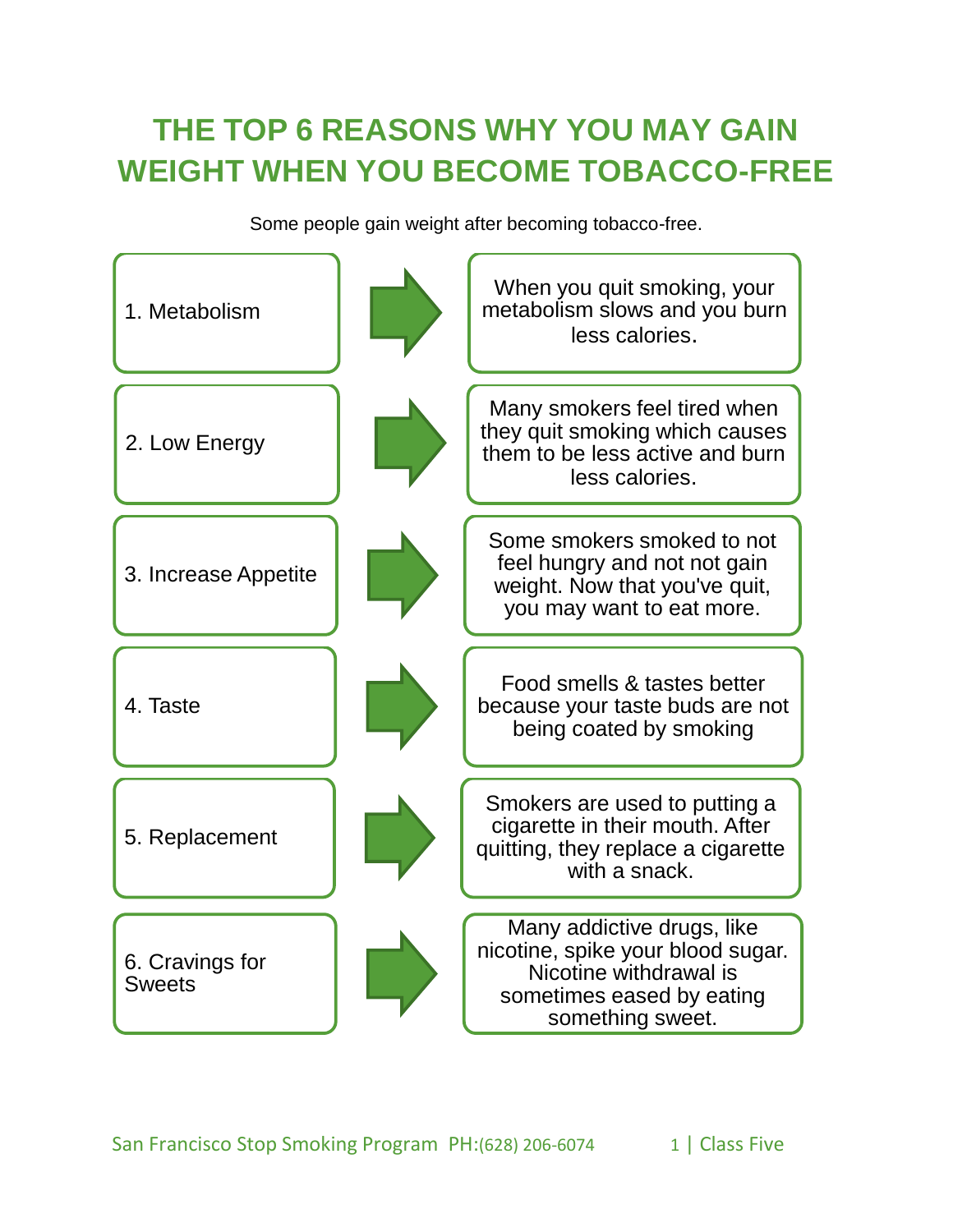# **6 THINGS TO PREVENT WEIGHT GAIN AND STAY HEALTHY**

Some of these are taken from the book, YOU The Owner's Manual by Michael Roizen, MD and Mehmet Oz, MD (Harper Collins)



- 1. **Use a smaller plate.** Your smaller portions will seem normal and you will feel like you have enough. Swap a 13" plate for a 9" inch one. There are studies to support this suggestion.
- 2. **Eat something small every 3-4 hours to prevent over eating.**  And it will keep your blood sugar level stable and keep you energized.





- 3. **Go on an easy walk after dinner or any meal.**  Keep yourself active, especially if you ate a large meal and you feel sleepy.
- 4. **Drink water, at least 8 cups a day, instead of sodas or sugary beverages.** Sugary beverages contain high fructose corn syrup and can cause diabetes, obesity, and cavities.





5. **Eat fruit with your meals, especially in the morning with breakfast.** 

You can train your taste buds to like the less intense sweetness of fruit. View desert as something special not commonplace.

6. **Choose whole grain or whole wheat over white flour.**  Try whole wheat or whole grain breads, bagels, tortillas, pastas, muffins and more!

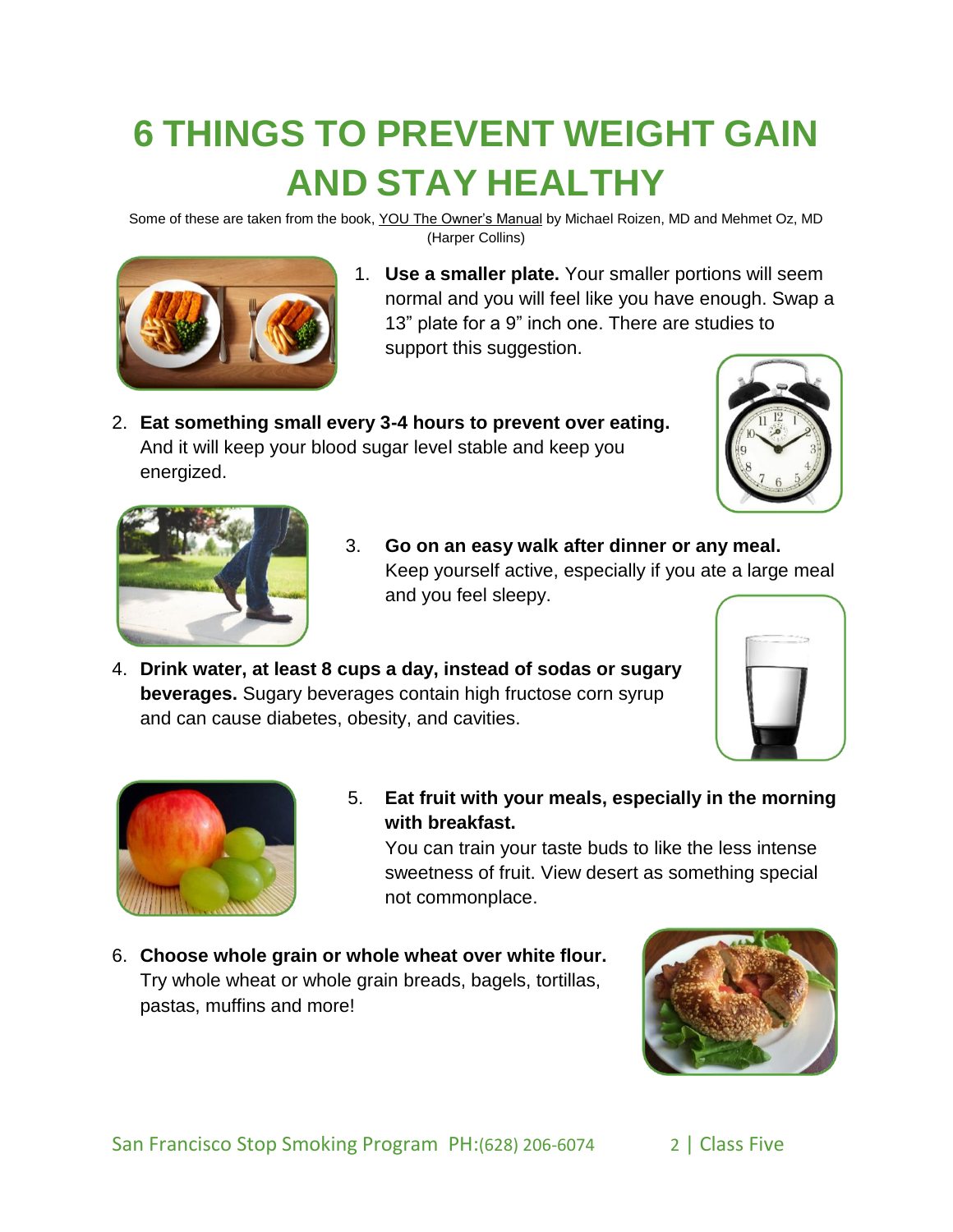## **"GET HEALTHY" MAKEOVER**



**Take a Multi-Vitamin**

**Replace Unhealthy Fats** Use trans-fat free spread instead of butter. Eat nuts, avocado and peanut butter

#### **EAT BREAKFAST**

Try oatmeal, cereal, fruit and yogurt instead of donuts, pastries and white flour bagels



**Try Olive Oil or Canola Oil**



**Drink Low or Non-fat milk and dairy products**

#### **Drink to Your Health!**

Choose water and teas over sodas and coffee.



**Eat More Cancer-Fighting Fruits & Vegetables**

**Eat White Meat** Chicken and Turkey has less saturated fats than beef or pork. Animal fat causes high cholesterol levels which can lead to heart disease.

**Eat 5-6 ½ cup Fruits & Vegetable Servings a Day** Eat fresh and various colors: red, blue, green, yellow.



**Get your Omega-3s by Eating Fatty Fish: Tuna, Salmon, Sardines, & Halibut** 



**Whole Wheat/Grain Bread is Better!** 

#### **Eat Whole Grains, Beans & Legumes** For fiber for problems

with constipation. Try Metamucil or Citrucel if you need it.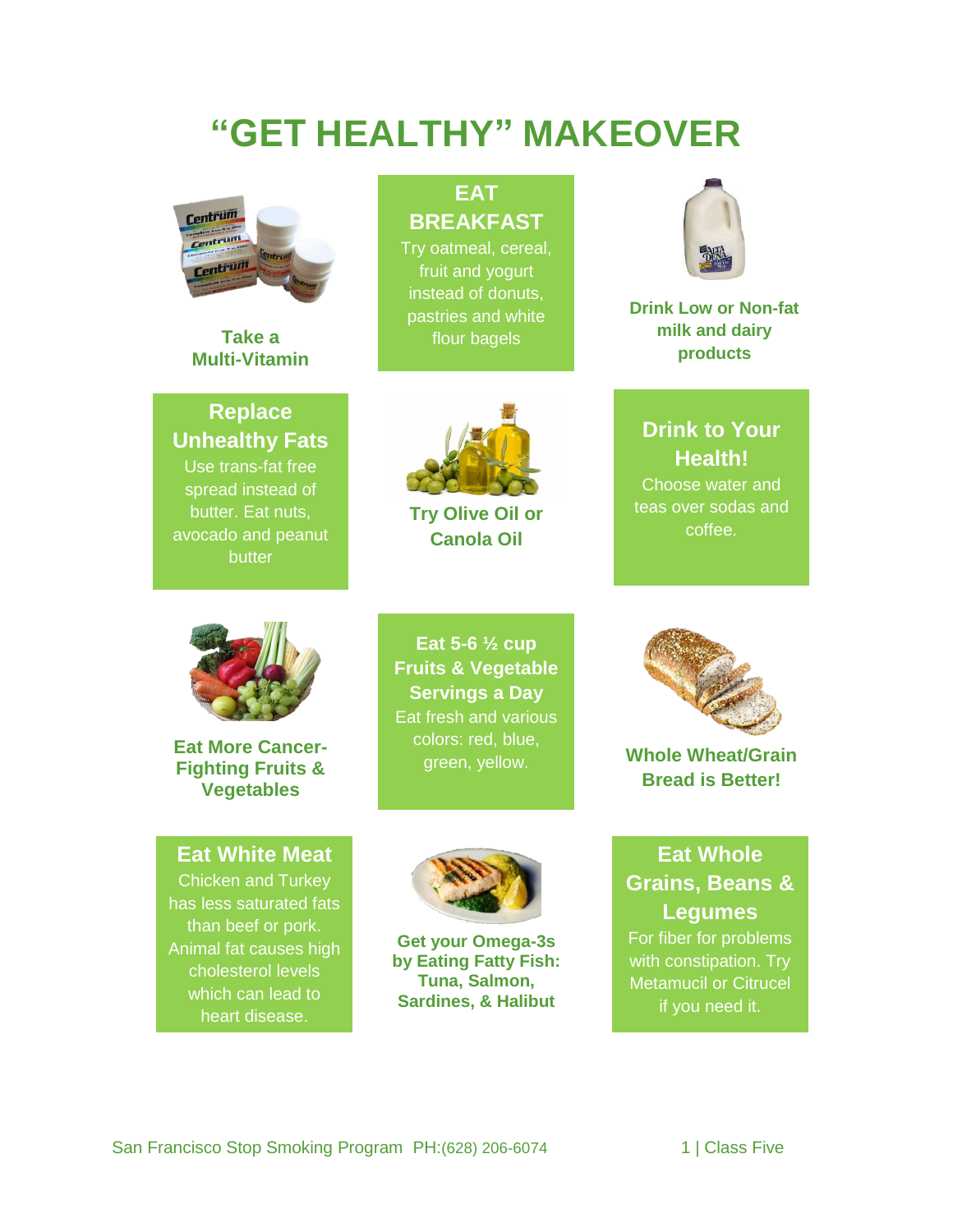## **The Importance of Water**



### **To Be Healthy You Need to Drink 8 Glasses of Water Every Day**

- 1. Water is your coolant, lubricant, solvent, and transportation system. It regulates your body temperature, maintains body fluids, carries nutrients, removes waste, and is the medium for every cellular reaction.
- 2. You need to drink enough water to keep you hydrated. The average person loses two cups of fluid through normal perspiration, two cups are exhaled as water vapor while breathing and the kidneys and the intestines use six cups a day. That's 10 cups just living, not counting any water lost through physical exertion or exercise.
- 3. Drinking water can help eliminate the accumulated toxins that have resulted from years of smoking. Soda, coffee and other drinks cannot because your body still has to digest it.
- 4. Water revives the body and keeps us energized. The next time you are so tired you can hardly move off the couch, cannot concentrate or are having a bad day, pour yourself a big glass of water. The cure may be just that simple.